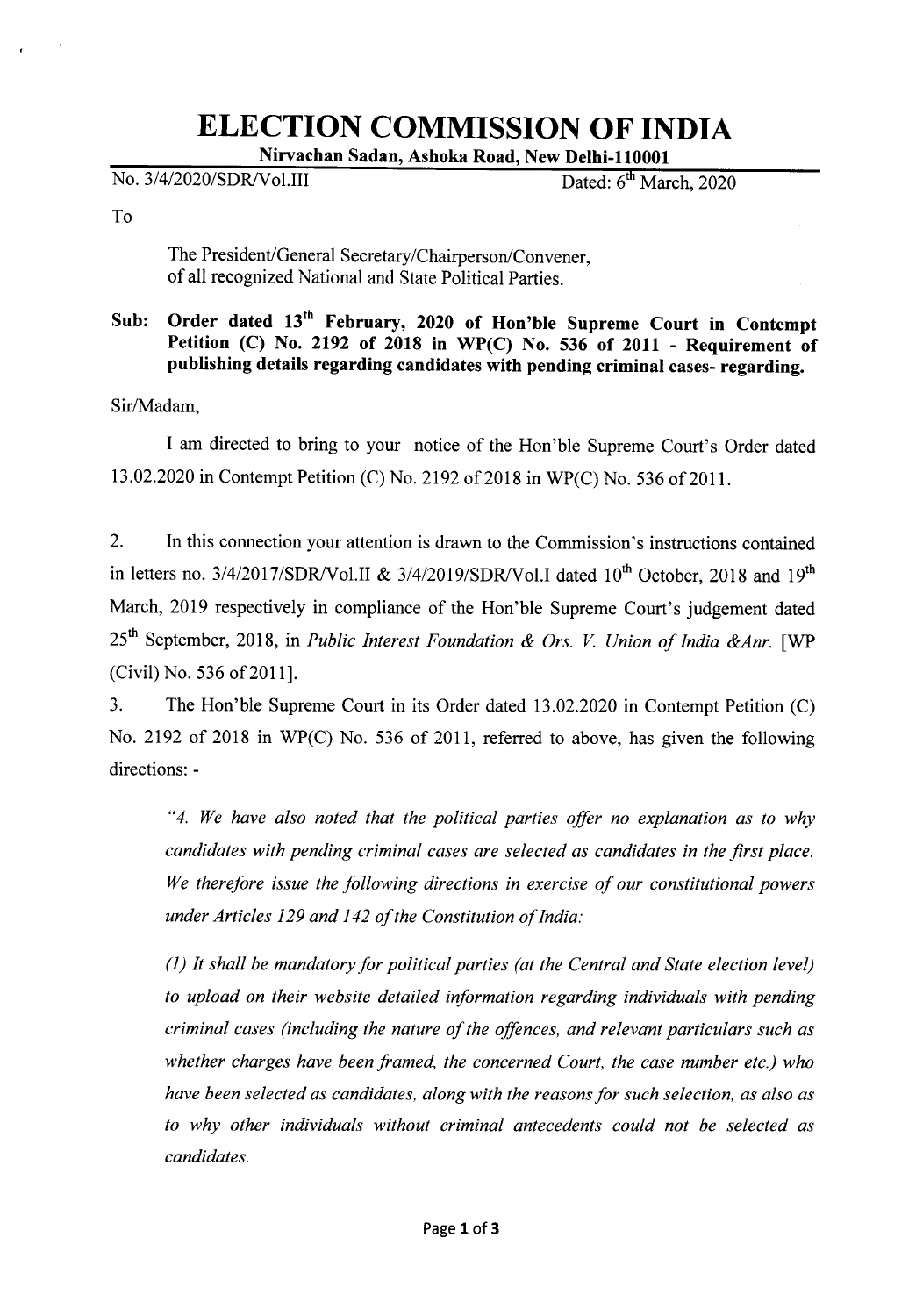*(2) The reasons as to selection shall be with reference to the qualifications, achievements and merit of the candidate concerned, and not mere "winnability" at the polls.*

*(3) This information shall also be published in :*

*(a) One local vernacular newspaper and one national newspaper;*

*(b) On the officials social media platforms of the political party, including Facebook* & *Twittter.*

*(4) These details shall be published within* 48 *hours of the selection of the candidate or not less than two weeks before the first date for filing of nominations, whichever is earlier.*

*(5) The political party concerned shall then submit a report of compliance with these directions with the Election Commission within* 72 *hours of the selection of the said candidate.*

*(6) If a political party fails to submit such compliances report with the Election Commission, the Election Commission shall bring such non-compliance by the political party concerned to the notice of the Supreme Court as being in contempt of this Court's orders/directions. "*

4. In pursuance of the directions given by the Hon'ble Supreme Court in its Order dated 13.02.2020 and in addition to the Commission's earlier instructions dated  $10^{th}$  October, 2018 and 19<sup>th</sup> March, 2019, the Commission, after due consideration has directed that all political parties, that set up candidates with criminal antecedents, either pending cases or cases of past conviction shall scrupulously follow each of the above directions in all future elections to the Houses of Parliament and State Legislatures. Information regarding individuals with criminal cases, who have been selected as candidates, along with the reasons for such selection, as also as to why other individuals without criminal antecedents could not be selected as candidates shall be published by the political party in the newspapers, social media platform and website of the party in the enclosed **Format C-7 within 48 hours of the selection of the candidate or not less than two weeks before the first date for filing of nominations, whichever is earlier.**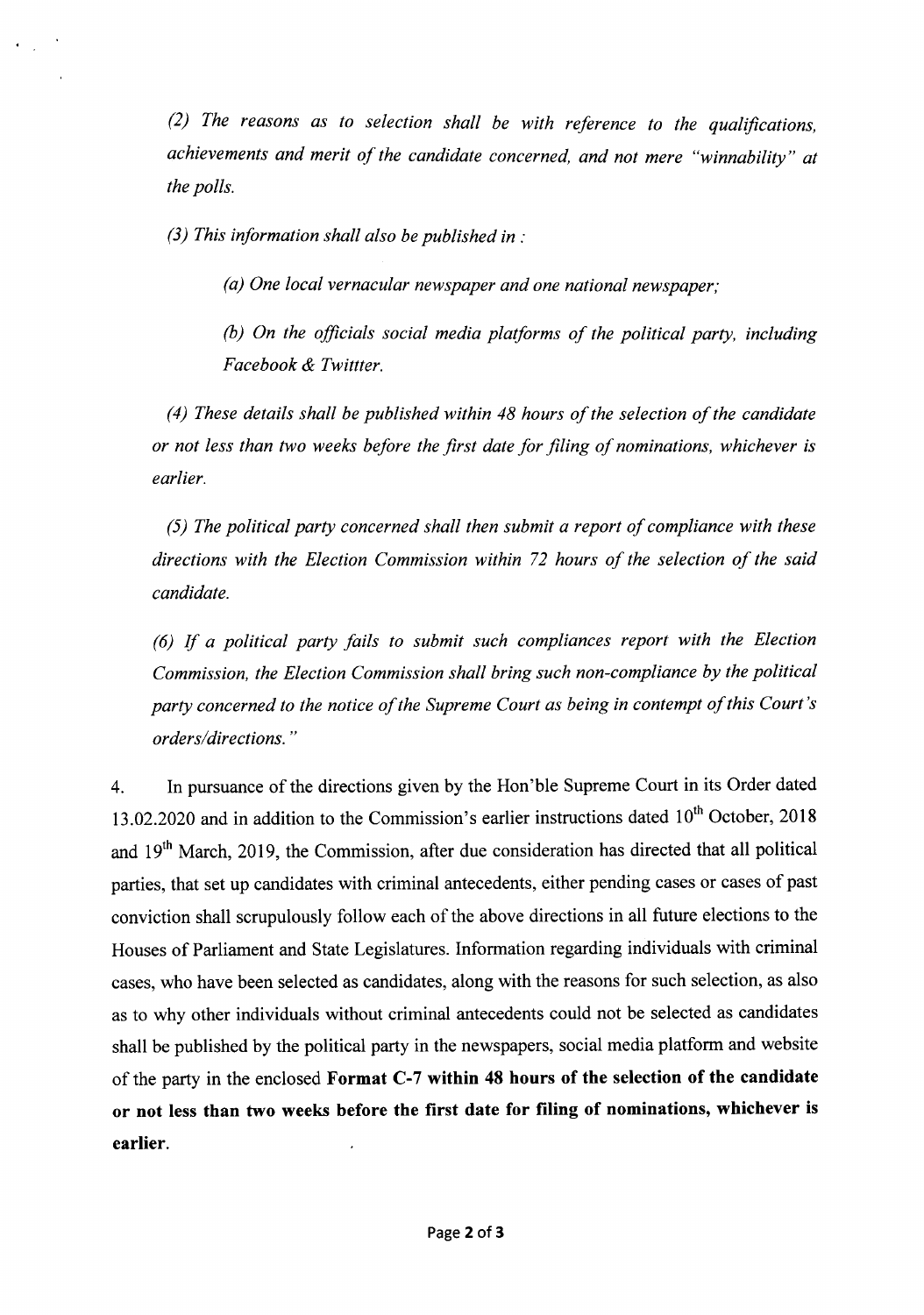5. A compliance report in the enclosed **Format C-8 shall be sent to the Commission within 72 hours of the selection of the candidate.**

6. The party may note that failure to abide by the abovementioned directions will render the party liable to contempt proceedings before the Hon'ble Supreme Court.

7. It is clarified that failure to abide by the above directions will also be treated as failure to follow a lawful direction of the Commission for the purposes of Paragraph-16A of the Elections Symbols (Reservation & Allotment) Order, 1968.

Yours faithfully,

(NARENDRA N. BUTOLIA) PRINCIPAL SECRETARY

Copy to: -The Chief Electoral Officers of all States and UTs with the request that a copy of this letter may be sent to all registered political parties with headquarters in the State/UT including the State Units of the recognized National and State Parties.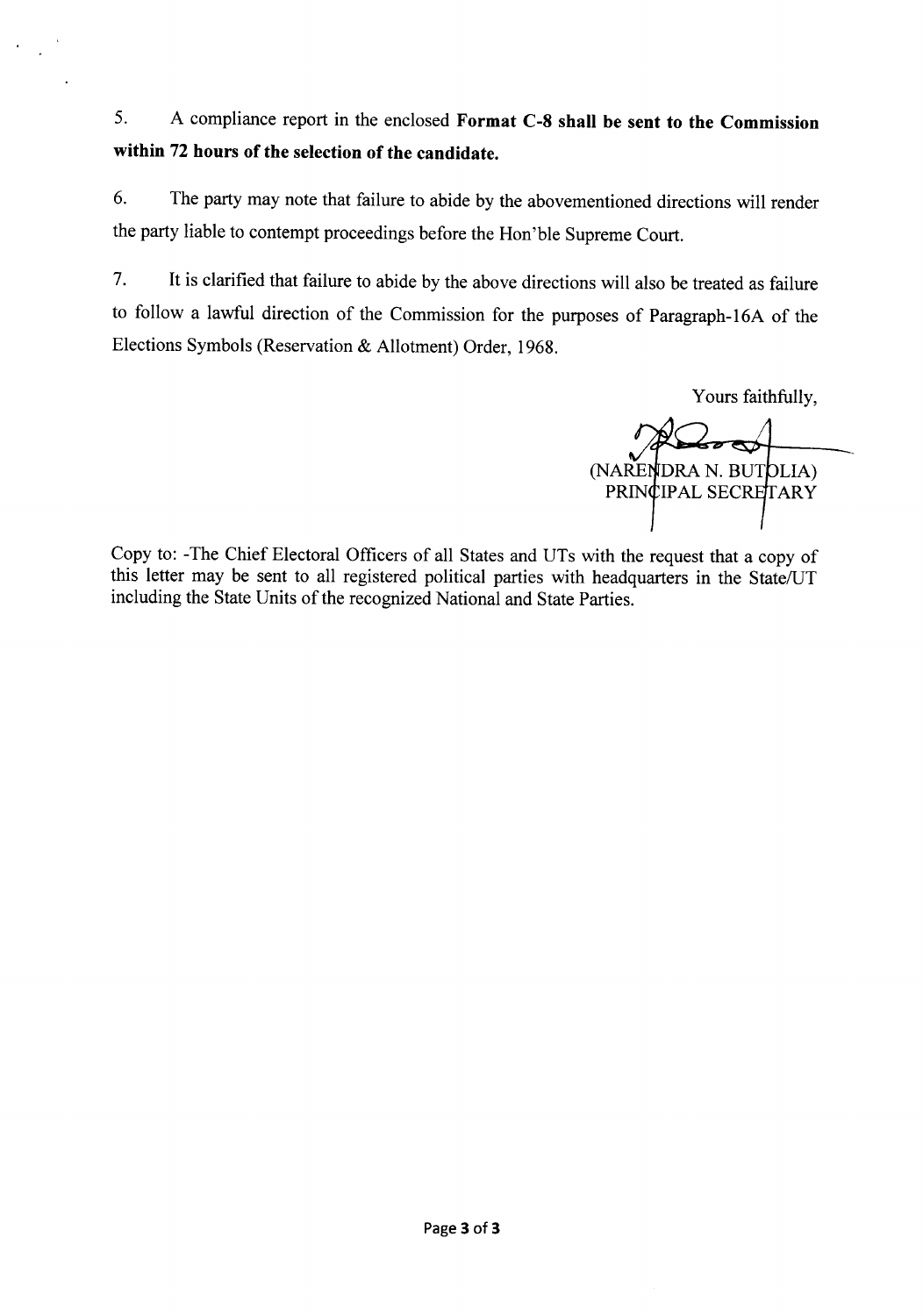## Format C-7

(for political parties to publish in the newspapers, social media platforms & website of the party)

Information regarding individuals with pending criminal cases, who have been selected as candidates, along with the reasons for such selection, as also as to why other individuals without criminal antecedents could not be selected as candidates

(As per the Commission's directions issued in pursuance of the Order dated 13.02.2020 of the Hon'ble Supreme Court in contempt petition(C) no. 2192 of 2018 in WP(C) no. 536 of 2011)

Name of Political Party: \_

| *Name of the Election: |  |  |  |
|------------------------|--|--|--|
| Name of State/UT:      |  |  |  |

(1) NameoftheConstituency- .

Nameof the candidate- .

| Sl.no.       |                                                                                                                                                                                                                              |                                                                                                                                      |  |
|--------------|------------------------------------------------------------------------------------------------------------------------------------------------------------------------------------------------------------------------------|--------------------------------------------------------------------------------------------------------------------------------------|--|
| 1.           |                                                                                                                                                                                                                              | Criminal antecedents                                                                                                                 |  |
|              | a.                                                                                                                                                                                                                           | Nature of the offences                                                                                                               |  |
|              | b.                                                                                                                                                                                                                           | Case no.                                                                                                                             |  |
|              | $\mathbf{c}$ .                                                                                                                                                                                                               | Name of the Court                                                                                                                    |  |
|              | d.                                                                                                                                                                                                                           | Whether charges have been framed or not<br>(Yes/No)                                                                                  |  |
|              | e.                                                                                                                                                                                                                           | Date of conviction, if any                                                                                                           |  |
|              | f.                                                                                                                                                                                                                           | Details of punishment undergone, if any                                                                                              |  |
|              | g.                                                                                                                                                                                                                           | Any other information required to be given                                                                                           |  |
| $\mathbf{2}$ | The reasons for the selection of the candidate. Selection<br>shall be with reference to the qualifications,<br>achievements and merit of the candidate, and not mere<br>"winnability" at the polls (not more than 100 words) |                                                                                                                                      |  |
| 3.           |                                                                                                                                                                                                                              | Reasons as to why other individuals without criminal<br>antecedents could not be selected as candidates (not<br>more than 100 words) |  |

(2) NameoftheConstituency- .

Nameofthe candidate- .

................................................................. and so on

\* In the case of election to Council of States or States or election to Legislative Council by MLAs, mention the election concerned in place of name of Constituency.

> Signature of office bearer of the Political Party Name and designation .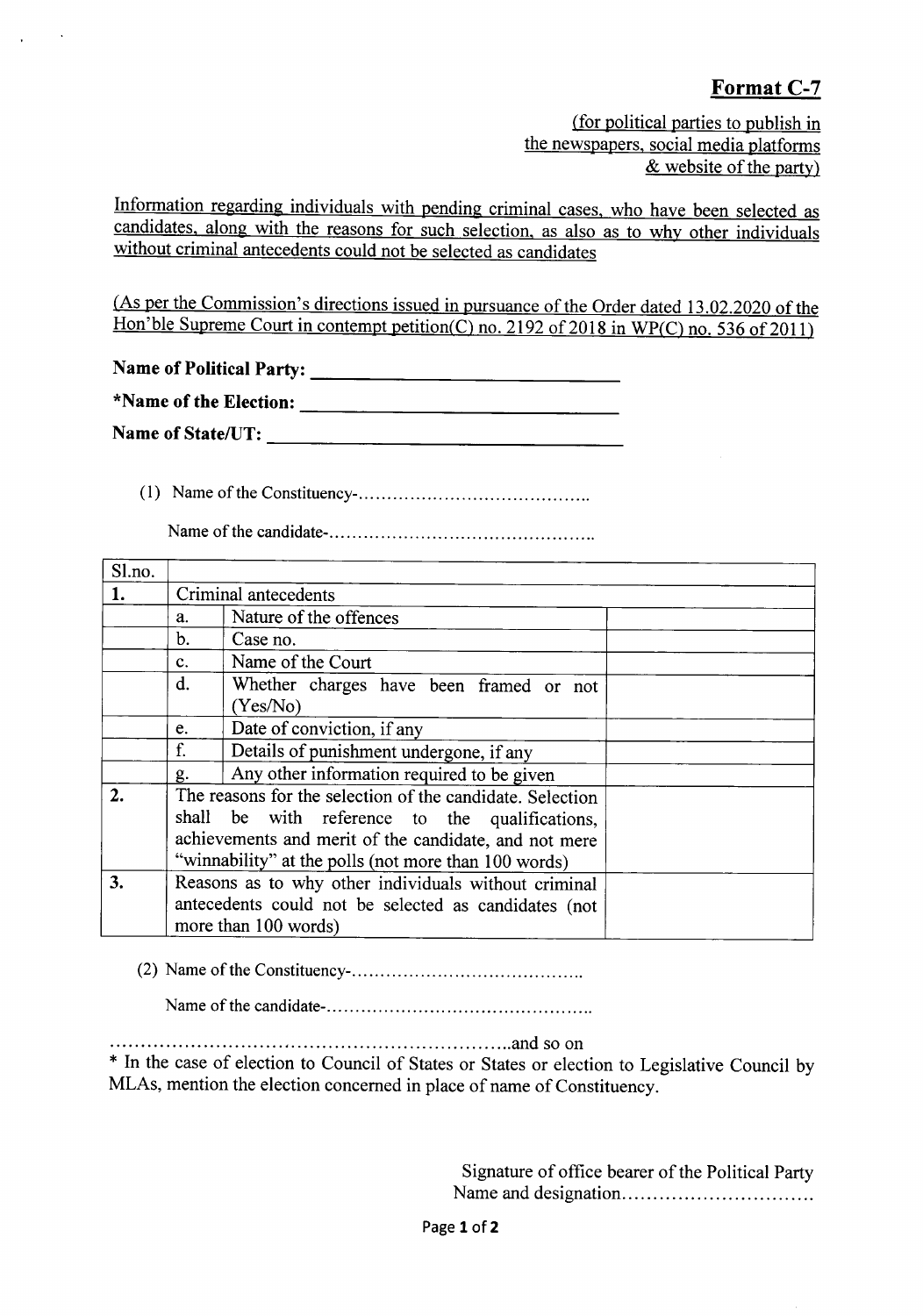#### Note:-

(1) Political parties (at the Central and State election level) shall upload on their website detailed information regarding individuals with pending criminal cases (including the nature of the offences, and relevant particulars such as whether charges have been framed, the concerned Court, the case number etc.) who have been selected as candidates, along with the reasons for such selection, as also as to why other individuals without criminal antecedents could not be selected as candidates.

(2) The reasons as to selection shall be with reference to the qualifications, achievements and merit of the candidate concerned, and not mere "winnability" at the polls.

(3) This information shall also be published in:

(a) One local vernacular newspaper and one national newspaper;

(b) On the officials social media platforms of the political party, including Facebook & Twittter.

(4) The matter in newspapers shall be published in font size of at least 12.

(5) The above information shall be published State wise for each State/U'T,

(6) These details shall be published within 48 hours of the selection of the candidate or not less than two weeks before the first date for filing of nominations, whichever is earlier.

(7) The political party concerned shall then submit a report of compliance in Format C-8 with the Election Commission within 72 hours of the selection of the said candidate.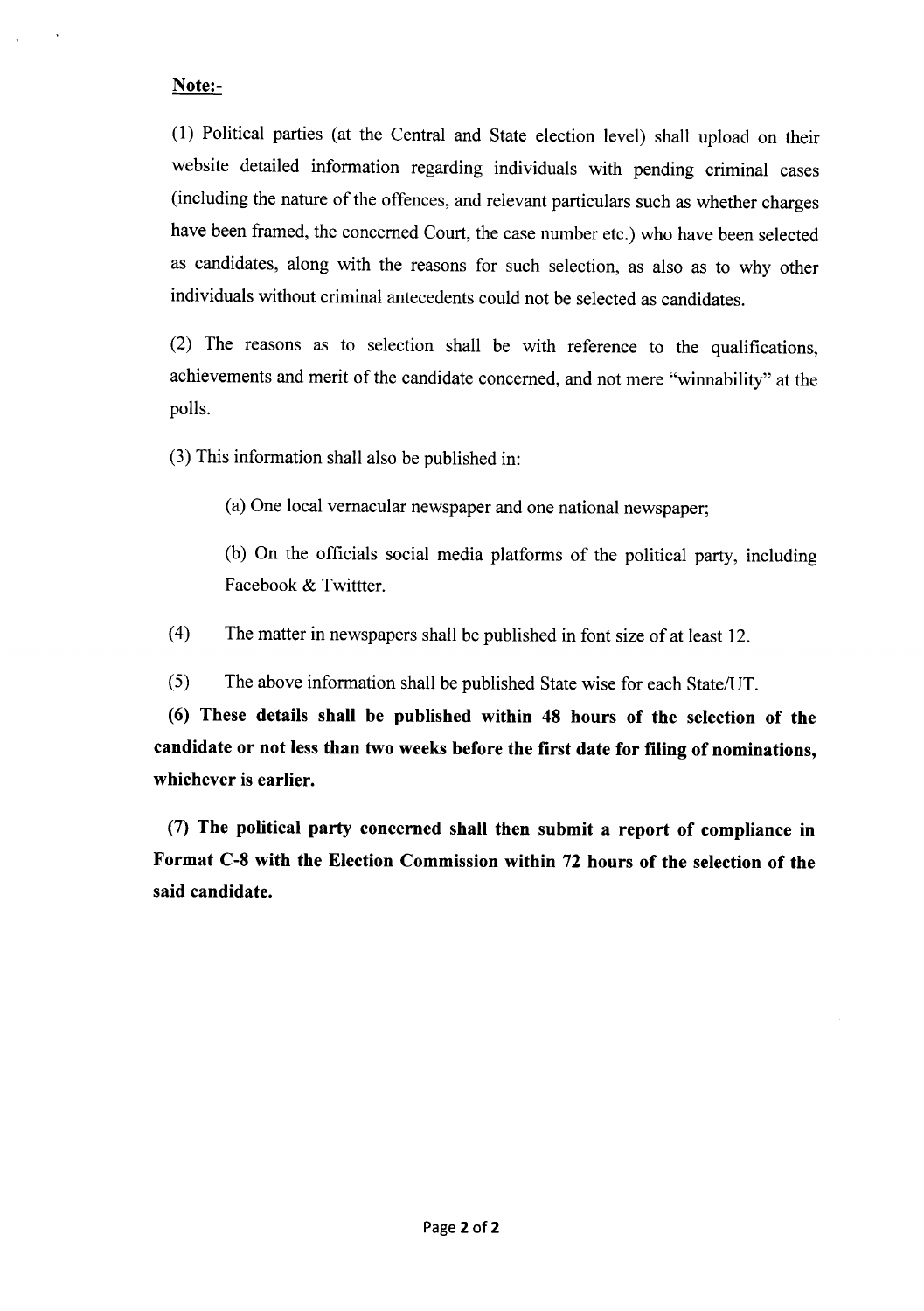#### **Format e-8**

Report of political party as required under the Commission's directions issued in pursuance of the Order dated 13-02-2020 of Hon'ble Supreme Court in Contempt Petition(C) No. 2192 of 2018 in WP (C) No. 536 of 2011.

| Details of Social Media Accounts of the party:<br>(i)                               |
|-------------------------------------------------------------------------------------|
| (i)                                                                                 |
| (iii)                                                                               |
|                                                                                     |
| Gen Election/ Bye -election to Lok Sabha/Leg Assembly/Biennial election/ Bye        |
|                                                                                     |
| published detailed information regarding the persons with pending criminal cases in |
| the Format prescribed by the Commission (Format C-7) as per the directions in the   |
| Commission's letter No. ______________, dated ______________in the following        |
|                                                                                     |
|                                                                                     |

| Sl.no. |                                                                         | Date of publication & cost<br>of<br>publication<br>mentioned in<br>below | to<br>be<br>column |
|--------|-------------------------------------------------------------------------|--------------------------------------------------------------------------|--------------------|
|        |                                                                         | Date                                                                     | Cost               |
| 1.     | National<br><b>One</b><br>Newspaper<br>(copy)<br>be<br>to<br>furnished) |                                                                          |                    |
| 2.     | One Local Vernacular Newspaper (copy to be<br>furnished)                |                                                                          |                    |
| 3.     | Social Media Platforms of the party (print to be<br>furnished)          |                                                                          |                    |